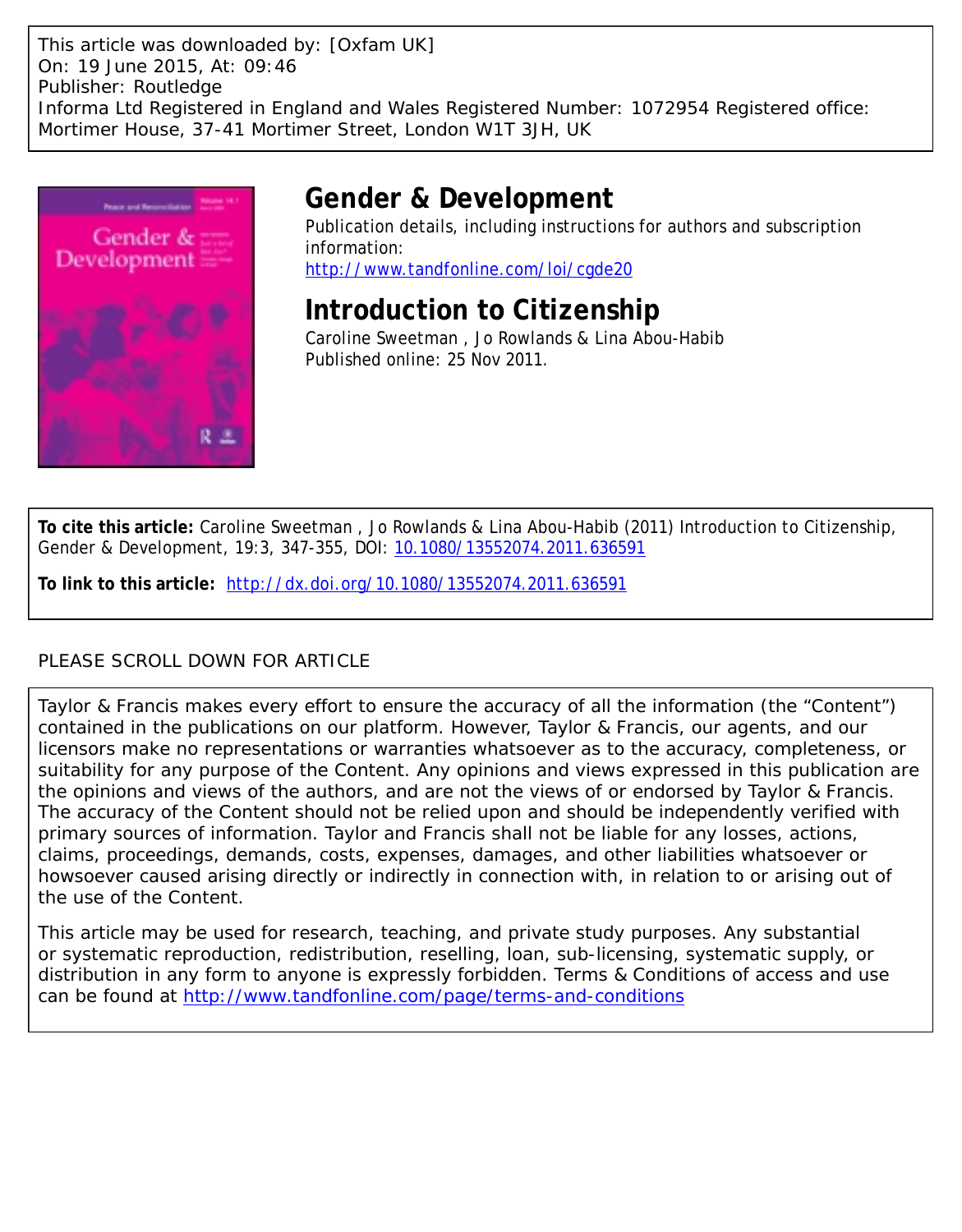## Introduction to Citizenship

Caroline Sweetman, Jo Rowlands and Lina Abou-Habib

This issue of *Gender & Development* takes a new look at Citizenship – a theme covered in an earlier issue (Vol. 11 No. 3), published in 2003. Our themes for the journal are chosen in as participatory a way as possible, via a consultation with our users and editorial advisors (1). In our consultation for 2011's themes, Citizenship was by far the most popular. Why is it seemingly both a perennial concern, and a cutting-edge 'hot topic', for gender and development policymakers and practitioners, feminist researchers and women's movements?

Citizenship is a development issue, bringing in issues of power and inequality to the supposedly politically neutral concerns of economic growth. Development comes to citizenship via three paths. First is a focus on the importance of the participation of people in their own development; second is a shift towards 'rights-based approaches' to development during the 1990s; and third is the ongoing and seemingly inexorable process of economic, cultural and social globalisation that challenges the power of countries to provide for, and protect, their citizens: 'No single centre of authority has the ability to manage the changes [brought about by globalisation] in a way that will take care of those groups of people who are harmed by such changes – especially those whose livelihoods are lost' (Mukhopadhyay 2007, 266).

Citizenship concerns the relationship between women, men, their 'membership of a group or community that confers rights and responsibilities...', (Meer and Sever 2004, 2), and their relation in particular to the state. When we talk about citizenship we are concerned intrinsically about rights, and about equality. We are also concerned with the indivisibility of economic, social and political aspects of life. All human beings need to live with our rights to food, water, shelter, security and other fundamentals respected by others, and with the freedom to use our skills and abilities. As citizens, we look to authorities – including our communities, our governments, and the companies and businesses for whom we work  $-$  to guarantee us these essential underpinnings of a decent life.

Given the state of the world in  $2011 -$  the continuing impact of complex crisis (including the 2007/8 economic crisis which began in North America and Northern Europe), a rapidly-changing map of global economic power, high and rising numbers of women and men migrating far from their country of origin, others eking out a living in 'failed states', others undergoing political transition in the countries of the so-called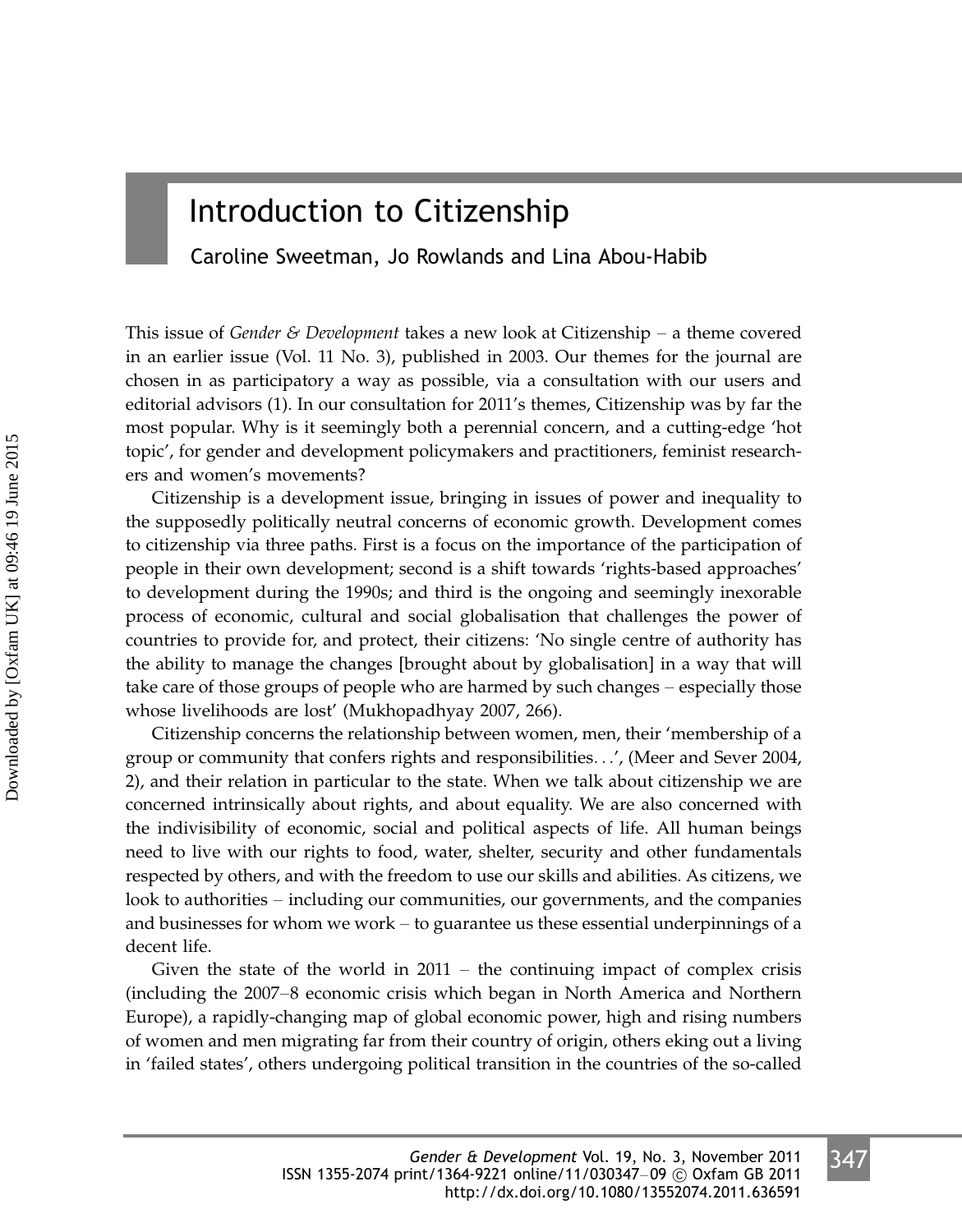'Arab Spring' - the question of what citizenship means for women and men, girls and boys, has never been more important and significant.

#### Citizenship from a gender perspective

Taking a gender perspective on citizenship begins with an assertion of the rights of all human beings to equal treatment. Articles here examine different experiences of citizenship experienced by women and men, girls and boys, in both the global South and North. All of us, regardless of our personal attributes, abilities and the perceived contribution we make to wider society, have a moral claim to being treated equally. While the relationship between the claims of individual women and men, and the communities in which they are born and live their lives, differs according to context and culture, nevertheless the idea of universal rights is useful for all. 'The promise of universality contained in the idea of rights has proved to be a useful resource for groups seeking to pursue their claims for justice and recognition' (Kabeer 2004, 10).

Authors featured in this issue assess the extent to which each of us can secure the protection, resources and entitlements which - at least in theory - the state should provide for all who live inside its boundaries. Does the country where we live guarantee our rights? Is there a functioning government where we live and work, and can it give each of us what we need, in terms of providing us with protection from crime and conflict, and essential social services including health and education? How do we challenge failure to provide these services and resources that we all need?

For some of us, born or naturalised citizens of a country, there may be a sense of rights and entitlement on which we can build a strategy to claim what is due to us. For others – the many millions of women and men who live most of their lives as migrants in countries where they have no formal citizenship status - there is a fundamental issue to challenge before even getting to this point. This is the extreme inequality which leads to differential access to the law, services and resources of citizens of a country, and the foreign migrant workers who service their needs. Many women and men have few or no rights as citizens where they are living and working, despite their immense contribution to the host economy. All too often, their reason for working as migrants is to provide resources to make up for their home states' own failures to provide decent work, health and education for their families. The question of how being a migrant affects ideas of 'belonging', entitlement, agency, and citizenship, is explored by Fatema Jahan in her article in this issue, on the lives of four women in the Bangadeshi community in London, UK.

Constitutions, laws and legal processes therefore need to enshrine and support the rights of all women and men living in a country. But this is not the end of the story. A gender perspective on citizenship challenges us to extend our gaze far beyond the state to the range of other social institutions - including the family and the household, but also traditional legal systems, employers and other economic institutions, and civil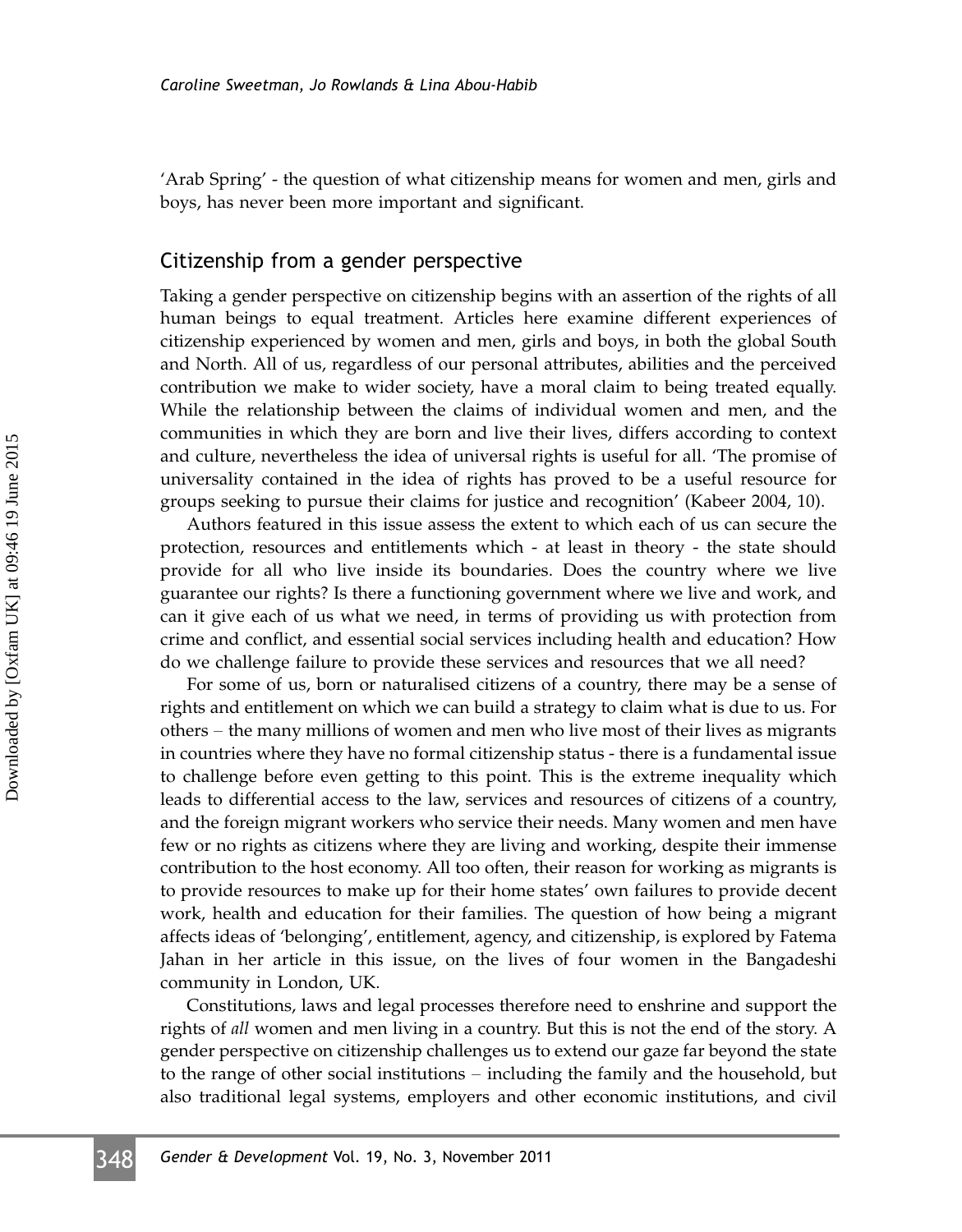society organisations (including NGOs and women's movements), all of which affect our lives and options. This complex 'citizenship landscape' is mapped and explored in detail by contributors to this issue.

## Active citizenship and gender equality

Citizenship needs to be an active concept - not only a status, but 'a practice and process of relating to the social world through the exercise of rights/protections and the fulfilment of obligations' (Meer and Sever 2004, 2). Citizenship has different dimensions: political, legal, cultural, social and economic, national, regional and international (Cecchini 2003). Drawing a distinction between the status of being a citizen, and 'doing' citizenship by seeing it as a social role and behaving accordingly, is very important. For many people living in the West, the work of being a citizen starts and ends at the ballot-box. In contrast, for others living in states where no formal democratic processes exist, the opposite is true  $-$  in the absence of state services, citizenship can involve substituting for police forces, social services and many others through direct action.

It is natural for active citizenship to be a focus for gender and development researchers and practitioners. Gender, race and class, in addition to other aspects of identity including religion, nationality, and age, intersect and shape women's and men's experience of poverty. Too frequently, unjust laws, customs and practices that regulate women's lives are tolerated and upheld by wider society, despite clear evidence of the hardship and suffering that they cause.

This analysis leads gender and development workers naturally to focus on giving support to women living in poverty to set and voice their own agendas as activists. Development organisations can helpfully support women at global, regional, national and local levels, in their ongoing struggle to gain a voice in the halls (and corridors) of power, participate equally in decision-making which shapes their realities, and ultimately to set the world on a different course to a more equitable, decent, and dignified model of human development. They can, of course, also hinder, if they fail to use empowering approaches in their engagement with women's organisations, taking up the space which should be taken by local activists themselves.

In their article, Melanie Reyes and Anamaine Asinas discuss the process and outcome of a recent workshop focusing on young women's active citizenship in the Philippines. This article brings, first, a perspective on the ways in which particular groups of women experience the issue of citizenship. Insufficient attention is often paid to the specific struggles of young women. Secondly, it focuses on the concept of active citizenship. This is a relationship between individuals and the state in which they live, including engagement, participation and agency, to assert and claim rights, and redefine social justice. As Melanie Reyes and Anamaine Asinas say, 'reconceptualising citizenship this way uncovers issues of inclusion and exclusion, social action, moral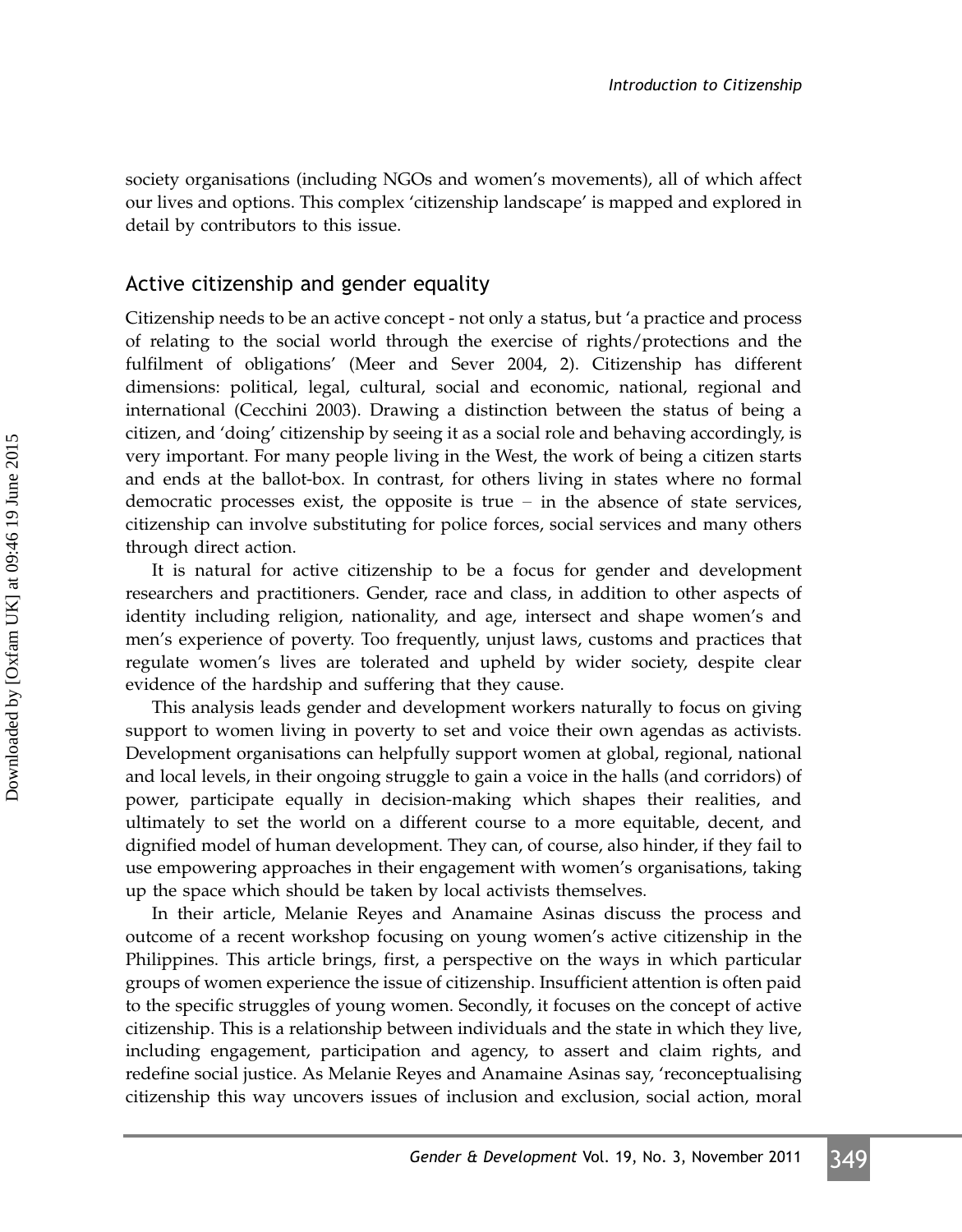responsibilities, and bottom-up approaches to development and social change' (this issue, p. 350).

#### Universal citizenship experienced at local levels

While the idea of citizenship today is based on the idea of universality, 'what it means and how it is experienced is not' (Kabeer 2005,1). Gender, race and class, and other aspects of identity including migrant status, religion, and age, shape the degree to which people are able to participate in governance, and shape decisions which will have an impact on their lives. How this plays out in practice is very context-specific, making it critical to begin working on citizenship with a grounded, concrete analysis of the reality of women's lives in particular localities.

A range of different forces, ranging from traditional patriarchal social relations which conceptualise men as full citizens and women as their dependents, to global markets and businesses which circumvent labour rights, seeing women's work as of secondary importance to men's, undermine the idea of a state which can protect and support human rights for all.

The current model of global development is based on extreme and growing inequality. There is inequality in the different degrees of access to the law, services and resources of citizens of a country and the foreign migrant workers who service their needs; inequality in the pay and conditions of women workers in offices and factories worldwide, when compared to men; inequality in the response to the global economic crisis, in which the excesses of (predominantly male) bankers is to bail countries out of debt by massive cuts affecting essential social services, particularly critical to the poor.

For millions of women in the global South, and for poor women in so-called 'developed' countries also, a key issue is their lack of power to change the situation by participating in political life. As stated earlier, people who migrate to live as aliens in states where they have no citizenship find themselves living a precarious life. The presence of migrant workers may be tolerated because of some degree of acknowledgement of the economic contribution they make to the host community. Those women (and men) who have migrated for marriage or family reasons may live their lives feeling profoundly isolated from the wider community.

In her article, Fatema Jahan highlights that the complexity of possessing a transnational identity gives women a sense of being 'in-between, everywhere'. If one's identity signals 'foreignness' in terms of skin colour  $-$  as these women feel it does – and yet one's life is led completely in the UK, the sense of being a citizen is shaped by contradictions. Fatema Jahan states: 'One hand, the British passport guarantees them some citizenship rights in their public lives, which contradict with their traditional values that they practice at their private lives. For example, the right to work outside home contradicts with the traditional values which expect women to be at home for taking care of their children. This may be one of the reasons why most of my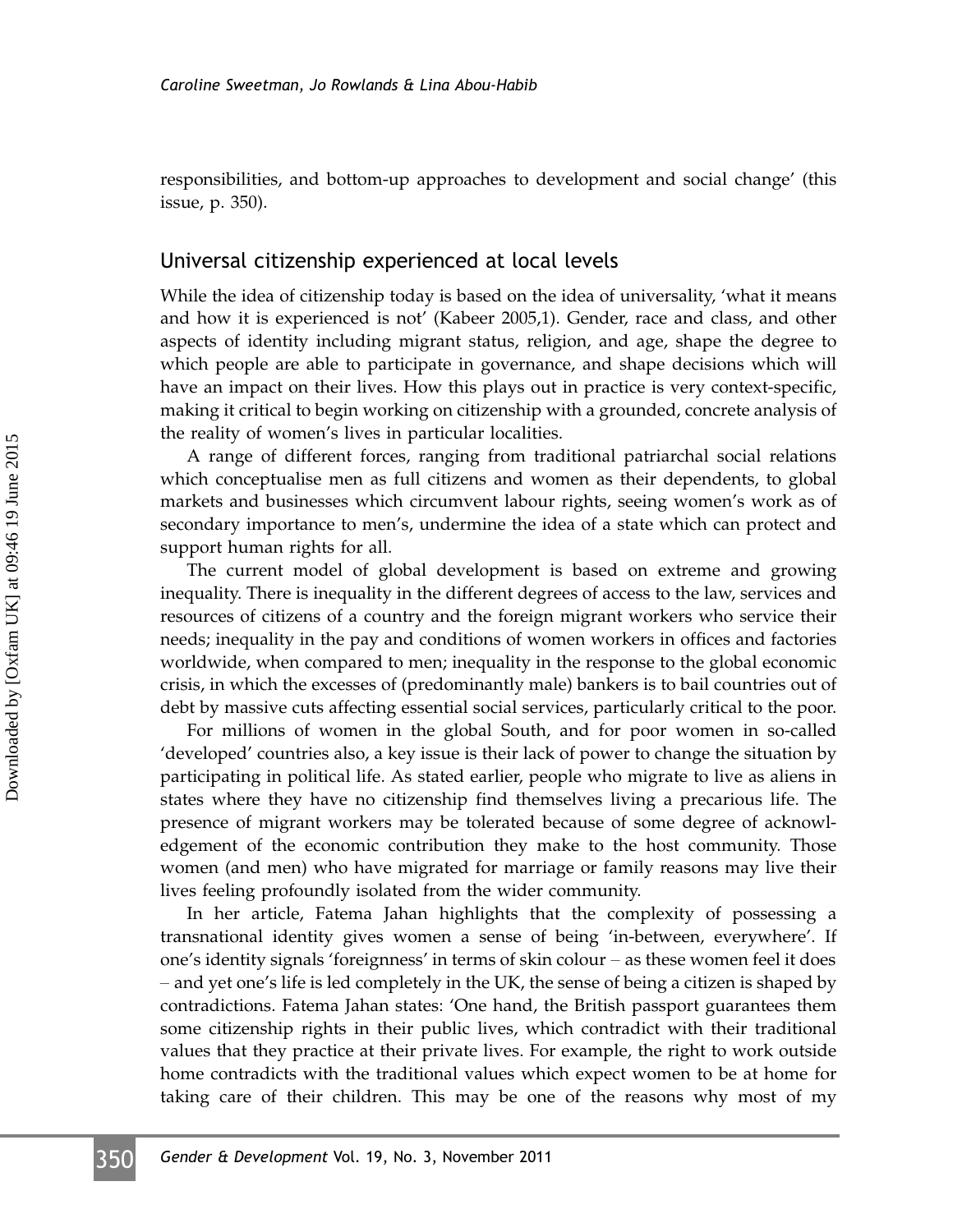interviewees do not work outside their home. On the other hand, they are often denied the citizenship rights on the ground of their transnational or Bengali identity' (this issue).

Even for women who live in their country of citizenship, this status may mean little in the face of the many obstacles that face them when attempting to claim social, economic and political entitlements. 'Power differentials lie at the centre of poor women's inability to enter institutions, to hold them accountable, and to claim their full rights as citizens' (Mukhopadhyay and Meer 2004, 69). Many of the issues which are most critical to women – marriage and divorce, sexual and reproductive health, rape and other forms of violence against women, and inheritance among them  $-$  are inadequately understood and legislated for, in states which were shaped by beliefs that these matters were private matters to be decided by the head of household, or dealt with as a last resort by male elders within a community.

#### Inclusive citizenship: a gender perspective

Clearly, in addition to being active, citizenship also needs to be inclusive  $-$  that is, a concept which enshrines the interest and needs of everyone. In the  $21<sup>st</sup>$  century, citizenship rights should be universal, but are not. Even countries with democratic systems face serious challenges in putting the principles of equal and universal citizenship rights into practice. This requires an emphasis on equality of outcome, rather than an assumption that everyone starts out from a position of equality.

Concepts of citizenship from ancient Greece and from seventeenth- and eighteenth century Europe focused on the needs and rights of men (and not even all men at that). Today, in a world in which the principles of gender equality are enshrined in international laws and policy commitments, a focus on citizenship has to include 'a notion of justice which revolves around when it is fair for people to be treated the same and when it is fair that they should be treated differently' (Kabeer 2005, 3). For women's rights activists, therefore, securing the goal of a state and a legal system which responds to all women's interests and needs is a critical part of attaining a world in which women and men have genuine equality.

Translation of de jure citizenship rights into equal treatment before the law is another challenge. How can the issue of competing rights of groups or individuals be resolved? One person exercising their right to free speech, for example, may compromise the rights of another. 'Cultural rights' may come into conflict with women's rights. Another question is how to ensure that all who want to use citizenship rights to further their interests and needs are actually able to. Even in states like South Africa which have Constitutions which are progressive in terms of guaranteeing the rights of women, there is a gap between these principles and national laws, and another yawning gulf between laws and the women who could potentially use them. This gap needs bridging by much more than money and knowledge: for many, the civil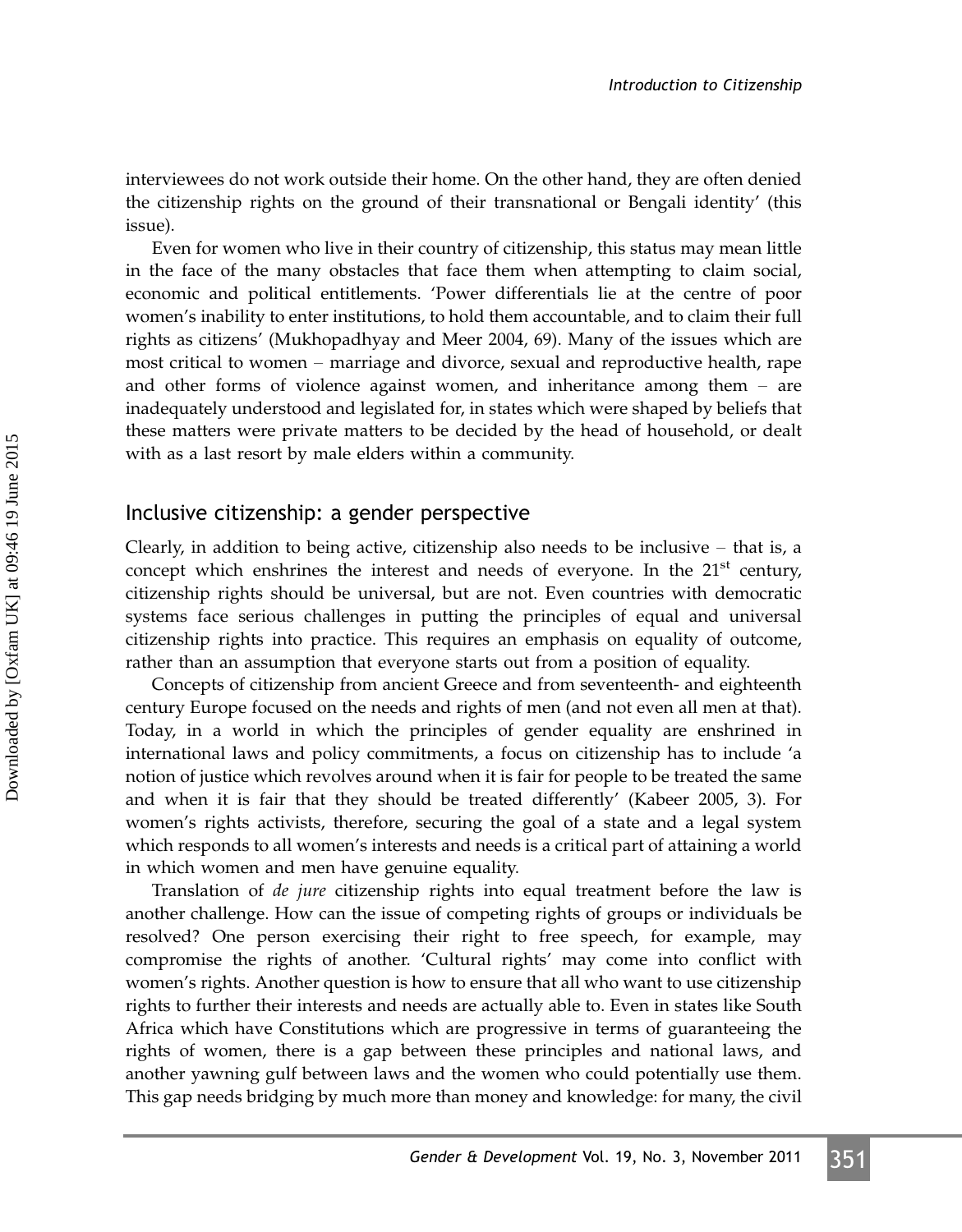law is inaccessible because to use it would be so shocking and challenging to the norms of society that to do so is actually an impossibility.

#### Citizenship, governance and development

Over the past decade, there has been increasing awareness of the limitations of Western-style representative democracy to guarantee people's political, economic and social rights. Ten years ago, Andrea Cornwall and John Gaventa spoke of this as 'a growing crisis of legitimacy [which] characterise[d] the relationships between citizens and the institutions which affect their lives' (2001, 32). A decade on, the focus on 'good governance' which was an initial response to this crisis is maturing into a very much more nuanced debate about the kinds of institutions which are needed to respond to the needs of citizens. It has been argued that: '''good governance'' provides a one-sizefits-all policy solution which fails because 'it contains a surfeit of purportedly universal notions about what is good, which actually reflect certain rather specific features of the recent history of the West' (Booth 2011, 2).

It is important to recognise these ongoing debates about what forms of institutions are best able to deliver human development, and critiques of Western forms of democracy as necessarily 'the best', or 'the least worst'. However, we need to be cautious of arguments which potentially support undifferentiated and generalised notions of 'traditional cultures' as being more introinsically more beneficial for all, in societies where gender inequality requires challenging. Feminists working from within these cultures require sustained support to enable them to undertake the job of challenging gender biases in all social, economic and political institutions.

In order to evolve effective and user-friendly political and legal systems which respond to and accommodate the complex economic, social and political realities in which women and men live, it is clearly essential for women to participate as active citizens from both inside and outside state and government institutions. Attaining full citizenship rights can happen through reform from within  $-$  if a critical mass of a formerly marginalised interest group manages to enter and influence an institution  $$ or through direct action if the formal routes are closed to them. Direct action, advocacy and campaigning present opportunities for citizens to question issues including global inequality which results in over-consumption among elites and starvation for the world's poorest people; and to work actively on sustainable development and justice regarding climate change. Active citizens are addressing issues that states and governments are reluctant to engage with due to pressure from vested interests.

Global economics, and the global impact of climate change, are highlighting the need for activism as global citizens. Citizenship is no longer an issue of local political and economic realities, but about the struggle to regulate the behaviour of currently largely unaccountable corporations, and the elites who run countries in both the global North and South, at the expense of poor and disenfranchised people. We need effective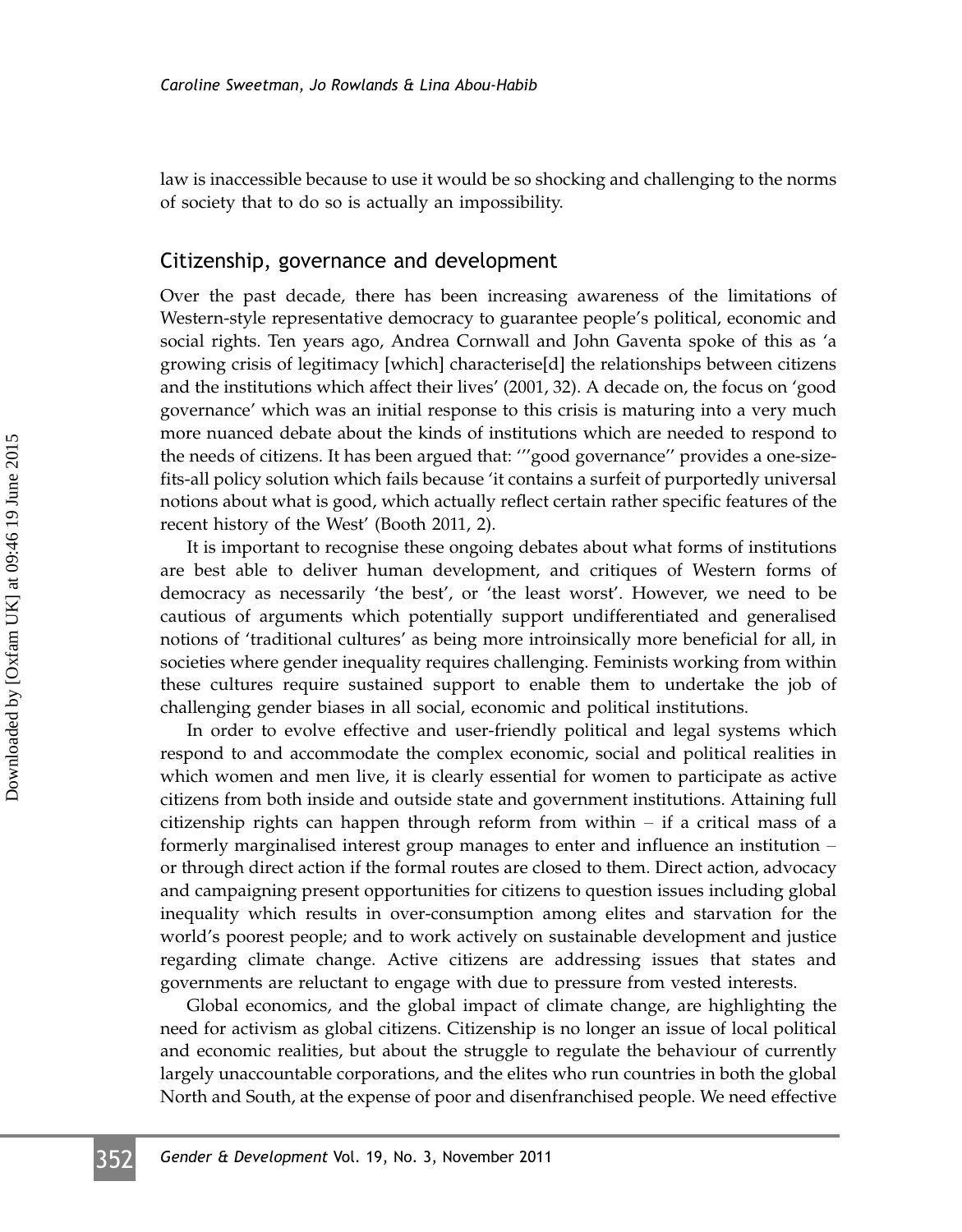and accountable international political institutions which can cope with the challenges thrown up by our economically globalised world. Increasingly, rights cannot be guaranteed by states, since economic globalisation has created a situation in which capital and investment can swiftly move from country to country, relatively unimpeded by regulation. It is ironic that the people whose livelihoods depend on employment opportunities offered by these businesses find their movement is constrained, and those who are accepted as migrants find their attempts to live as full citizens are met with resistance.

#### Citizenship in times of crises: challenges and opportunities

Another key focus at the moment is on women's citizenship rights in fragile or failed states, and after national liberation struggles. 'Times of turmoil' – including civil war, national liberation struggles and other conflicts – offer chances to women to participate alongside men in effecting regime change, but afterwards their gender interests are often ignored in the peace and reconstruction period.

In their article, Bijan Pant and Kay Standing explore the ways in which women are included in development in post-conflict Nepal, in the wake of challenging the security forces and beginning to assert their rights as citizens. They find that development projects have tended to ignore this shift, and failed to respond to the challenge of supporting women in their efforts to further their citizenship.

In turn, Helen O'Connell discusses research funded by the UK Department for International Development (DfID) into state-building in conflict-affected and fragile contexts, in her article in this issue. This can potentially be seen as offering chances to make gains for women's rights and gender equality. However focusing only on the formal aspects of political participation  $-$  for example, promoting women's participation in elections and election to government, or on supporting women to engage in the market as entrepreneurs  $-$  is much too narrow. Without supporting women to challenge inequality within household and community, opportunities have been lost.

In her article, Marjoke Oosterom charts the perceptions and practices of citizenship are experienced in the post-conflict situation of the Acholi region in Northern Uganda. Here, the population lived through protracted conflict and long-term displacement into camps, caused by the Lord's Resistance Army. The article focuses on the lives and experiences of Acholi women during and after the conflict and how their experiences shape their understanding and practices of citizenship, in a context of recent conflict.

In her article in turn, Meghan Cooper explores the One in Nine Campaign and its treatment of sexual violence – in particular, sexual violence against lesbians - in South Africa. The OINC is one of a host of movements and organisations that are fighting the insecurity and lack of justice for lesbian, gay, bisexual and transgender (LGBTI) communities in South Africa. She argues that the battles that remain not only concern the state and its treatment of these communities, but include challenges which arise as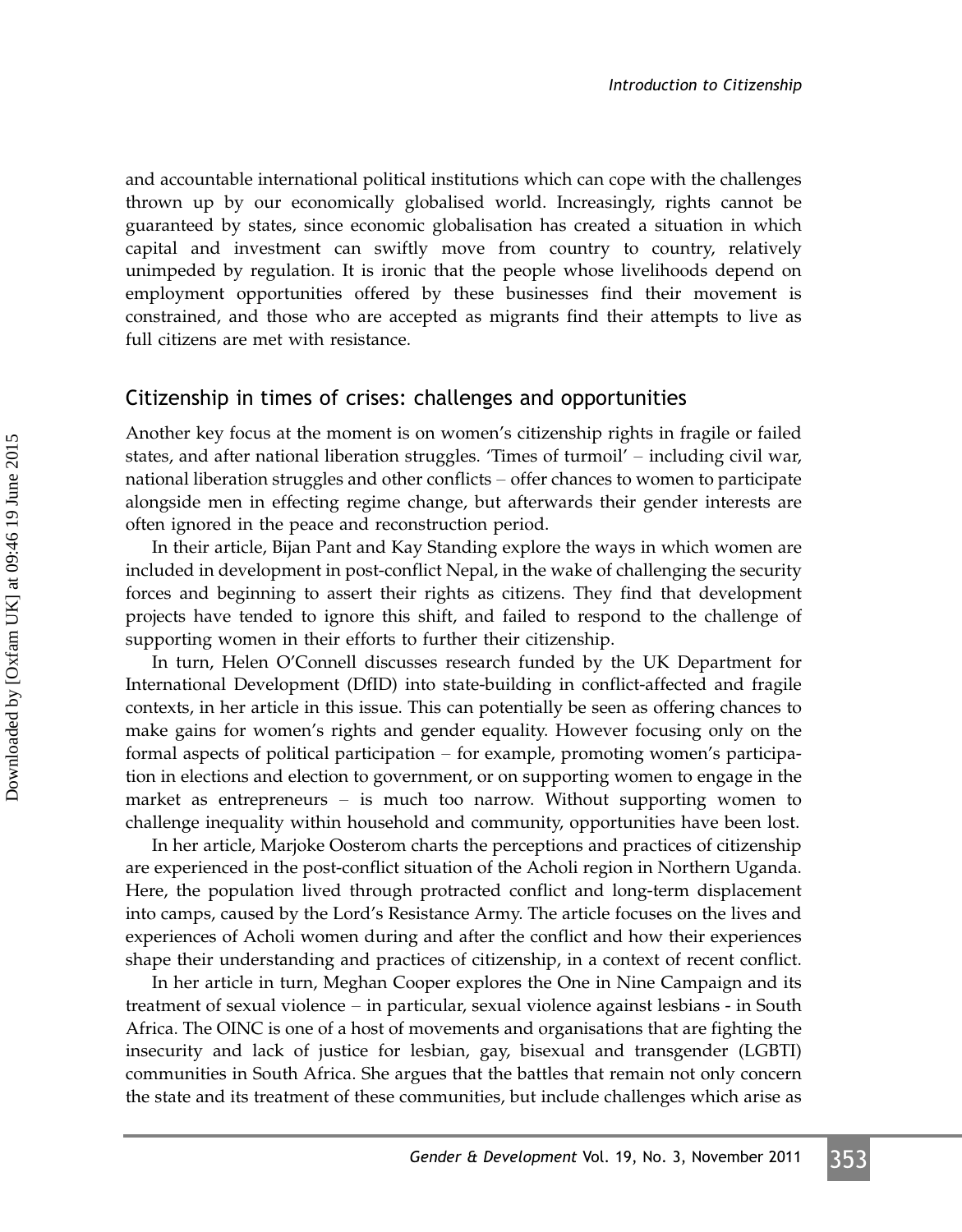a result of the complicated history of women's activism in South Africa, which is in turn deeply enmeshed in the politics of the national liberation movement.

Lina Abou-Habib's article discusses action research into citizenship rights of women in three MENA (Middle East and North Africa) countries - Lebanon, Egypt and Palestine. This action research is now shifting to become an advocacy and awareness-raising and policy dialogue initiative, focusing mainly on Lebanon. The focus of the article is women's ability to claim their rights to three kinds of entitlements: health services, education and social support in times of crisis (social protection). The research has raised awareness of the participants and the women's organisations in the region, and provdes a basis for claiming rights as active citizens. It concludes with a brief but up-to-the-minute analysis of the impact of the 'Arab Spring' - described as a 'time of turmoil' - and the role of women in this process of challenging various states to respond to the demands of citizens within them for democratic rights and entitlements. There is a growing concern that the women of the region are facing a  $d\acute{e}j\grave{a}$  vu scenario reminiscent of the post-independence struggles in many other parts of the world, where women are left out of the process of state-building. Whereas the radical changes in the MENA region present a golden opportunity for a new definition of inclusive citizenship, there is nevertheless a growing concern that alternative forms of governance will carry similar ideas of patriarchy, strengthened by emerging conservative groups, thus further undermining women's identity as citizens as well as failing, yet again, to recognise their rights.

#### Development responses to struggles for citizenship rights

Asserting the rights of all to the resources needed for a decent life is a key role for organisations working nationally and internationally to hold governments to account, either directly via advocacy, or through resourcing and supporting interest groups and organisations including the women's movements in different countries and regions.

For development organisations, a gendered approach to the issue of Citizenship entails first recognising women as citizens in their own right (rather than represented by fathers, husbands or sons); and then supporting them to set their own political priorities, identify the institutions which they need to engage with as active citizens, and take action. It involves securing resources through mounting a challenge to states and international bodies which fail to fulfil their commitments to all the world's citizens.

Oxfam GB has run a programme called Raising Her Voice in collaboration with Oxfam local offices and partner organisations in seventeen low- and middle-income countries. Soledad Muniz and Hannah Reardon have contributed an article on the experience of RHV in Bolivia. At the heart of the success of RHV has been a joining of forces to make women voices heard more effectively. Building women's capacity and confidence to participate, and developing safe spaces is not only empowering to the